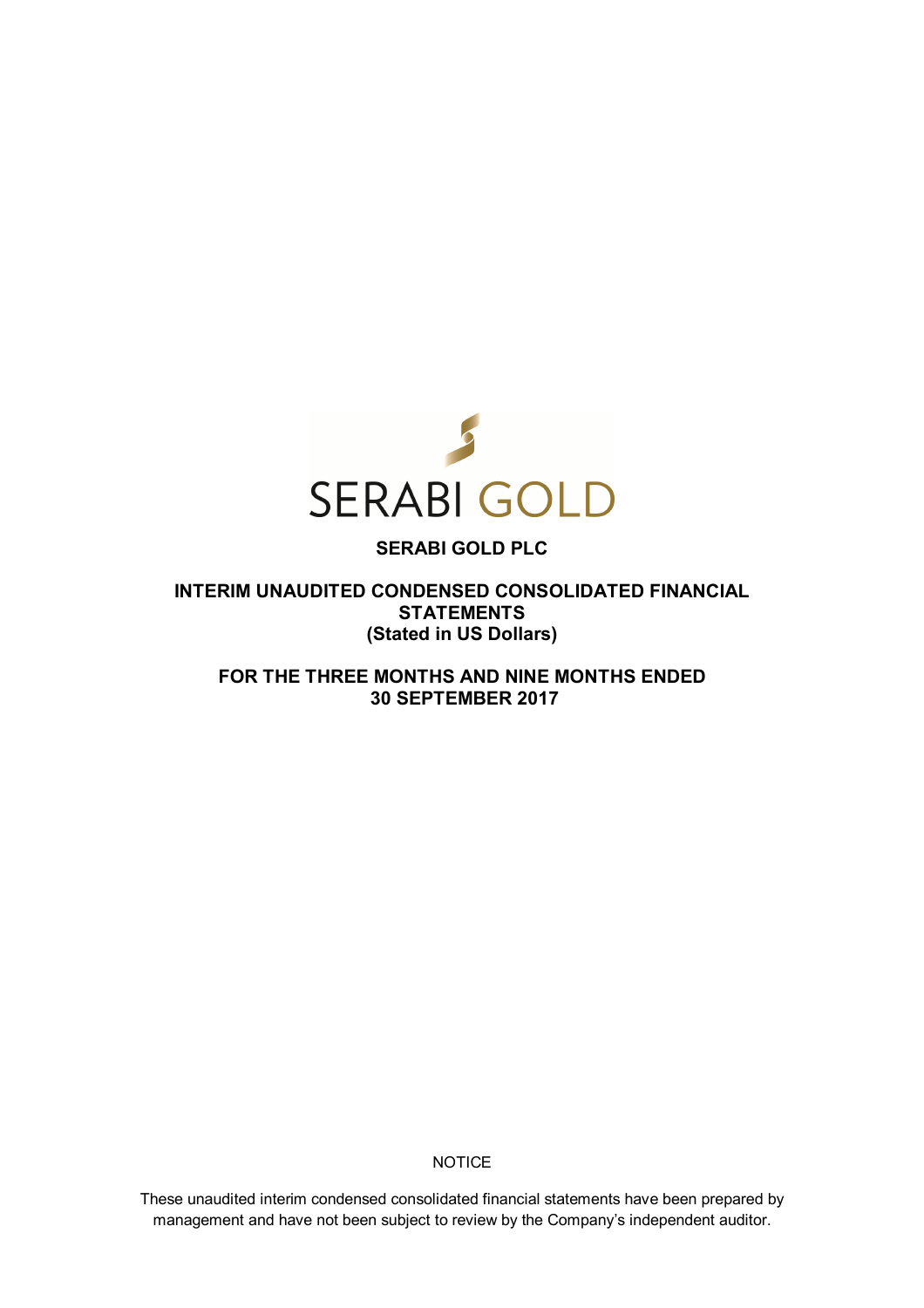### **SERABI GOLD PLC Condensed Consolidated Statements of Comprehensive Income**

|                                                                                             |              | For the three months ended<br>30 September |                | For the nine months ended<br>30 September |               |
|---------------------------------------------------------------------------------------------|--------------|--------------------------------------------|----------------|-------------------------------------------|---------------|
|                                                                                             |              | 2017                                       | 2016           | 2017                                      | 2016          |
| (expressed in US\$)                                                                         | <b>Notes</b> | (unaudited)                                | (unaudited)    | (unaudited)                               | (unaudited)   |
| <b>CONTINUING OPERATIONS</b>                                                                |              |                                            |                |                                           |               |
| <b>Revenue</b>                                                                              |              | 12,908,790                                 | 16,209,753     | 36,225,050                                | 42,120,928    |
| Operating expenses                                                                          |              | (7, 295, 870)                              | (10, 216, 119) | (23,938,180)                              | (25,828,941)  |
| Provision for impairment of inventory                                                       |              | (400, 000)                                 |                | (620,000)                                 |               |
| Depreciation of plant and equipment                                                         |              | (2,934,986)                                | (2,907,161)    | (7, 545, 847)                             | (6, 552, 101) |
| <b>Gross profit</b>                                                                         |              | 2,277,934                                  | 3,086,473      | 4,121,023                                 | 9,739,886     |
| Administration expenses                                                                     |              | (1,407,836)                                | (1, 267, 898)  | (3,828,194)                               | (3,812,218)   |
| Share based payments                                                                        |              | (101, 665)                                 | (101, 072)     | (279, 697)                                | (249, 828)    |
| Gain on disposal of assets                                                                  |              | 15,621                                     | 2,070          | 131,596                                   | 29,039        |
| <b>Operating profit</b>                                                                     |              | 784,054                                    | 1,719,573      | 144,728                                   | 5,706,879     |
| Foreign exchange loss                                                                       |              | (24, 021)                                  | (28, 860)      | (144, 420)                                | (101, 268)    |
| Finance expense                                                                             | 3            | (269, 532)                                 | (947, 250)     | (337, 543)                                | (3,299,989)   |
| Investment income                                                                           | 3            | 31                                         | 40             | 100                                       | 109           |
| Profit / (loss) before taxation                                                             |              | 490,532                                    | 743,503        | (337, 135)                                | 2,305,731     |
| Income tax expense                                                                          |              | (255, 481)                                 | (278, 023)     | (433, 494)                                | (834,069)     |
| Profit / (loss) for the period from continuing<br>operations <sup>(1)(2)</sup>              |              | 235,051                                    | 465,480        | (770, 629)                                | 1,471,662     |
| Other comprehensive income<br>Items that may be reclassified subsequently to profit or loss |              |                                            |                |                                           |               |
| Exchange differences on translating foreign<br>operations                                   |              | 2,367,977                                  | (588, 314)     | 1,710,282                                 | 9,041,254     |
| Total comprehensive profit / (loss) for the<br>period <sup>(2)</sup>                        |              | 2,602,028                                  | (122, 834)     | 939,653                                   | 10,512,916    |
| Profit / (loss) per ordinary share (basic) <sup>(1)</sup>                                   | 4            | 0.03c                                      | 0.07c          | (0.11c)                                   | 0.22c         |
| Profit / (loss) per ordinary share (diluted) <sup>(1)</sup>                                 | 4            | 0.03c                                      | 0.06c          | (0.11c)                                   | 0.21c         |
| $(1)$ All revenue and expenses arise from continuing eperations                             |              |                                            |                |                                           |               |

(1) All revenue and expenses arise from continuing operations.

(2) The Group has no non-controlling interests and all losses are attributable to the equity holders of the parent company.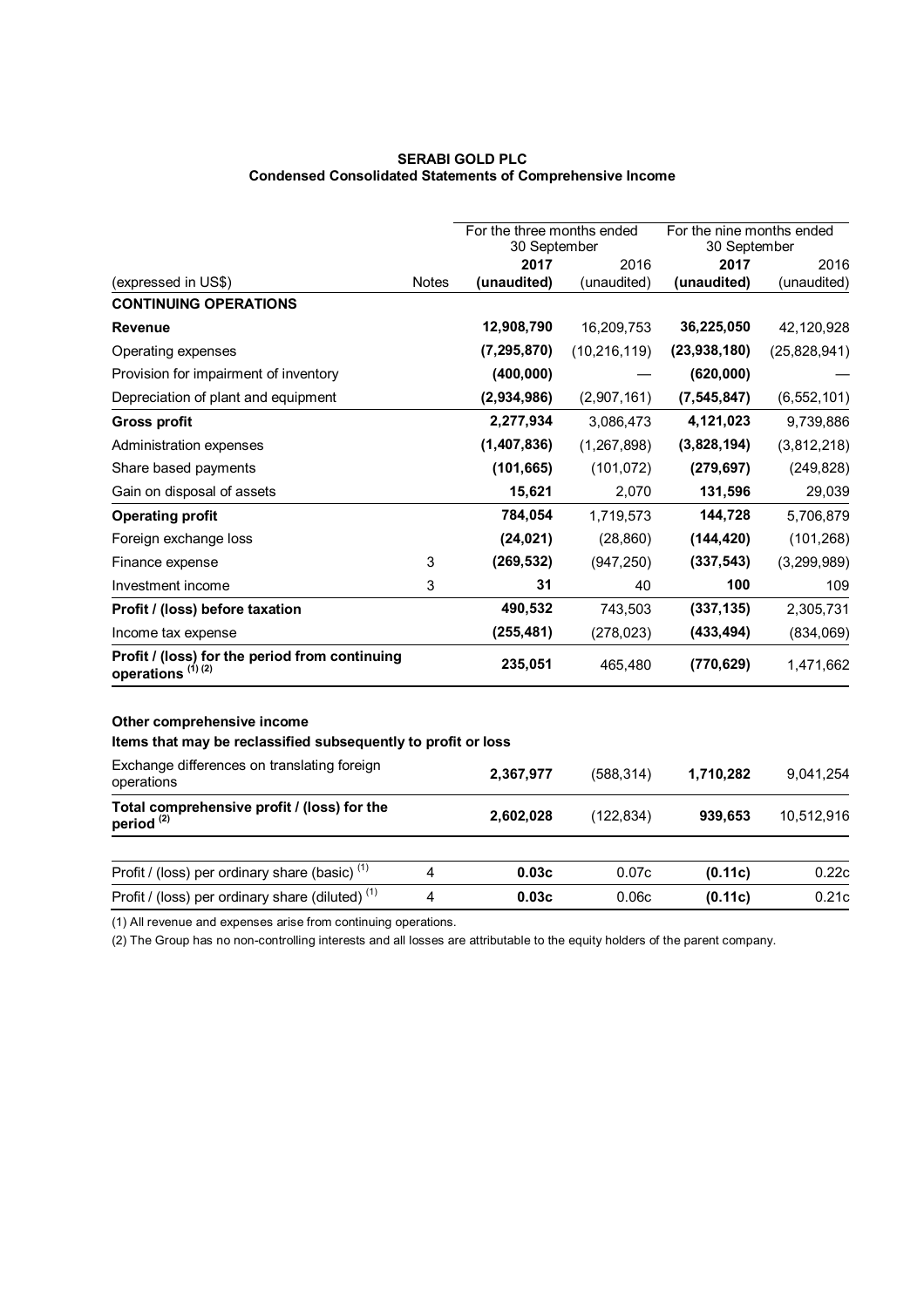|                                              |              | As at                     | As at               | As at             |
|----------------------------------------------|--------------|---------------------------|---------------------|-------------------|
|                                              |              | 30 September 30 September |                     | 31 December       |
| (expressed in US\$)                          | <b>Notes</b> | 2017<br>(unaudited)       | 2016<br>(unaudited) | 2016<br>(audited) |
| <b>Non-current assets</b>                    |              |                           |                     |                   |
| Deferred exploration costs                   | 6            | 10,235,454                | 9,731,144           | 9,990,789         |
| Property, plant and equipment                | 7            | 44,260,723                | 44,860,837          | 45,396,140        |
| <b>Deferred Taxation</b>                     |              | 3,164,441                 |                     | 3,253,630         |
| Total non-current assets                     |              | 57,660,618                | 54,591,981          | 58,640,559        |
| <b>Current assets</b>                        |              |                           |                     |                   |
| Inventories                                  | 8            | 7,196,529                 | 7,865,290           | 8,110,373         |
| Trade and other receivables                  |              | 1,433,010                 | 9,165,344           | 1,233,049         |
| Prepayments and accrued income               |              | 4,950,976                 | 2,652,081           | 3,696,550         |
| Cash and cash equivalents                    |              | 9,753,385                 | 3,116,123           | 4,160,923         |
| <b>Total current assets</b>                  |              | 23,333,900                | 22,798,838          | 17,200,895        |
| <b>Current liabilities</b>                   |              |                           |                     |                   |
| Trade and other payables                     |              | 5,313,706                 | 6,564,033           | 4,722,139         |
| Secured Ioan                                 | 9            | 1,290,000                 | 1,425,058           | 1,371,489         |
| Trade and asset finance facilities           |              | 1,054,632                 | 3,260,272           | 1,592,568         |
| Derivative financial liabilities             | 10           | 732,470                   | 262,000             |                   |
| Accruals                                     |              | 450,867                   | 367,646             | 635,446           |
| <b>Total current liabilities</b>             |              | 8,841,675                 | 11,879,009          | 8,321,642         |
| <b>Net current assets</b>                    |              | 14,492,225                | 10,919,829          | 8,879,253         |
| <b>Total assets less current liabilities</b> |              | 69,135,527                | 65,511,810          | 67,519,812        |
| <b>Non-current liabilities</b>               |              |                           |                     |                   |
| Trade and other payables                     |              | 2,276,769                 | 2,275,312           | 2,211,078         |
| Secured loan                                 |              | 3,125,000                 |                     |                   |
| Provisions                                   |              | 1,905,230                 | 2,284,002           | 1,851,963         |
| Trade and asset finance facilities           |              | 247,521                   | 210,657             | 77,798            |
| <b>Total non-current liabilities</b>         |              | 7,554,520                 | 4,769,971           | 4,140,839         |
| <b>Net assets</b>                            |              | 64,598,323                | 60,741,839          | 63,378,973        |
| <b>Equity</b>                                |              |                           |                     |                   |
| Share capital                                | 13           | 5,540,960                 | 5,540,960           | 5,540,960         |
| Share premium                                |              | 1,722,222                 | 1,722,222           | 1,722,222         |
| Option reserve                               |              | 1,355,583                 | 1,237,581           | 1,338,652         |
| Other reserves                               |              | 3,404,624                 | 361,461             | 3,051,862         |
| Translation reserve                          |              | (28, 897, 566)            | (30, 185, 281)      | (30,607,848)      |
| Distributable surplus                        |              | 81,472,500                | 82,064,896          | 82,333,125        |
| Equity shareholders' funds                   |              | 64,598,323                | 60,741,839          | 63,378,973        |

### **SERABI GOLD PLC Condensed Consolidated Balance Sheets**

The interim financial information has not been audited and does not constitute statutory accounts as defined in Section 434 of the Companies Act 2006. Whilst the financial information included in this announcement has been compiled in accordance with International Financial Reporting Standards ("IFRS") this announcement itself does not contain sufficient financial information to comply with IFRS. The Group statutory accounts for the year ended 31 December 2016 prepared under IFRS as adopted in the EU and with IFRS and their interpretations adopted by the International Accounting Standards Board have been filed with the Registrar of Companies following their adoption by shareholders at the last Annual General Meeting. The auditor's report on these accounts was unqualified but did contain an Emphasis of Matter with respect to the Company and the Group regarding Going Concern. The auditor's report did not contain a statement under Section 498 (2) or 498 (3) of the Companies Act 2006.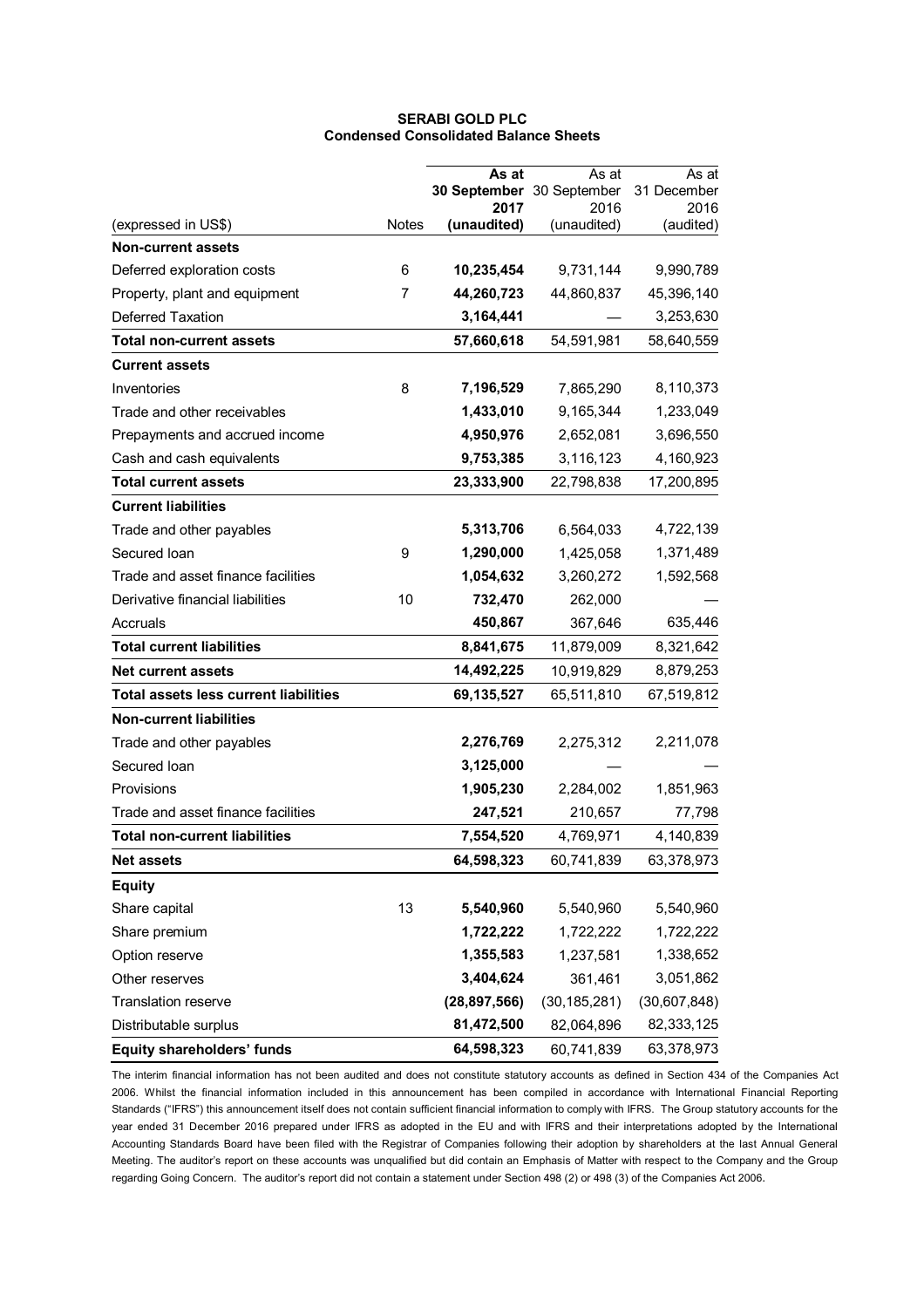### **SERABI GOLD PLC Condensed Consolidated Statements of Changes in Shareholders' Equity**

| (expressed in US\$)                                                      | Share<br>capital | Share<br>premium | Share<br>option<br>reserve | Other<br>reserves <sup>(1)</sup> | Translation<br>reserve | Retained<br>earnings | Total equity |
|--------------------------------------------------------------------------|------------------|------------------|----------------------------|----------------------------------|------------------------|----------------------|--------------|
| Equity shareholders' funds<br>at 31 December 2015<br>(audited)           | 5,263,182        |                  | 2,747,415                  | 450,262                          | (39, 226, 535)         | 77,549,321           | 46,783,645   |
| Foreign currency adjustments                                             |                  |                  |                            |                                  | 9,041,254              |                      | 9,041,254    |
| Profit for the period                                                    |                  |                  |                            |                                  |                        | 1,471,662            | 1,471,662    |
| Total comprehensive income<br>for the period                             |                  |                  |                            |                                  | 9,041,254              | 1,471,662            | 10,512,916   |
| Warrants lapsed                                                          |                  |                  |                            | (88, 801)                        |                        | 88,801               |              |
| Shares Issued in period                                                  | 277,778          | 1,722,222        |                            |                                  |                        |                      | 2,000,000    |
| Release of fair value provision<br>on convertible loan                   |                  |                  |                            |                                  |                        | 1,195,450            | 1,195,450    |
| Share options lapsed in period                                           |                  |                  | (1,759,662)                |                                  |                        | 1,759,662            |              |
| Share option expense                                                     |                  |                  | 249,828                    |                                  |                        |                      | 249,828      |
| <b>Equity shareholders' funds</b><br>at 30 September 2016<br>(unaudited) | 5,540,960        | 1,722,222        | 1,237,581                  | 361,461                          | (30, 185, 281)         | 82,064,896           | 60,741,839   |
| Foreign currency adjustments                                             |                  |                  |                            |                                  |                        | 2,958,630            | 2,958,630    |
| Loss for the period                                                      |                  |                  |                            |                                  | (422, 567)             |                      | (422, 567)   |
| Total comprehensive income<br>for the period                             |                  |                  |                            |                                  | (422, 567)             | 2,958,630            | 2,536,063    |
| Transfer to taxation reserve                                             |                  |                  |                            | 2,690,401                        |                        | (2,690,401)          |              |
| Share option expense                                                     |                  |                  | 101,071                    |                                  |                        |                      | 101,071      |
| <b>Equity shareholders' funds</b><br>at 31 December 2016<br>(audited)    | 5,540,960        | 1,722,222        | 1,338,652                  | 3,051,862                        | (30,607,848)           | 82,333,125           | 63,378,973   |
| Foreign currency adjustments                                             |                  |                  |                            |                                  | 1,710,282              |                      | 1,710,282    |
| Loss for the period                                                      |                  |                  |                            |                                  |                        | (770, 629)           | (770, 629)   |
| Total comprehensive income<br>for the period                             |                  |                  |                            |                                  | 1,710,282              | (770, 629)           | 939,653      |
| Transfer to taxation reserve                                             |                  |                  |                            | 352,762                          |                        | (352, 762)           |              |
| Share options lapsed in period                                           |                  |                  | (262, 766)                 |                                  |                        | 262,766              |              |
| Share option expense                                                     |                  |                  | 279,697                    |                                  |                        |                      | 279,697      |
| Equity shareholders' funds<br>at 30 September 2017<br>(unaudited)        | 5,540,960        | 1,722,222        | 1,355,583                  | 3,404,624                        | (28, 897, 566)         | 81,472,500           | 64,598,323   |

(1) Other reserves comprise a merger reserve of US\$361,461 and a taxation reserve of US\$3,043,163 (2016: merger reserve of US\$ 361,461 and a taxation reserve of US\$2,690,401)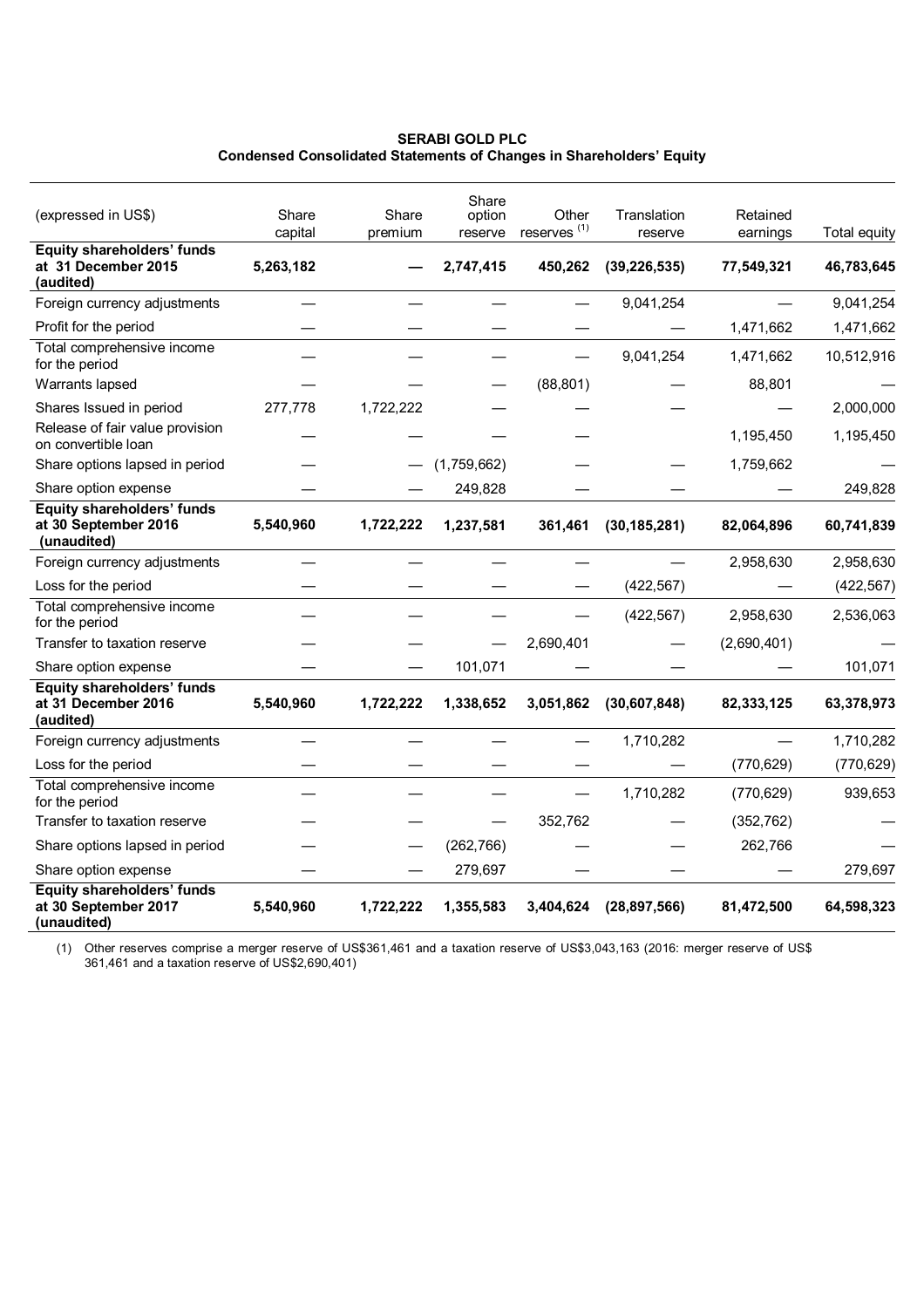# **SERABI GOLD PLC**

### **Condensed Consolidated Cash Flow Statements**

|                                                                           | For the three months<br>ended |                     | For the nine months<br>ended |                     |
|---------------------------------------------------------------------------|-------------------------------|---------------------|------------------------------|---------------------|
|                                                                           | 30 September                  |                     | 30 September                 |                     |
| (expressed in US\$)                                                       | 2017<br>(unaudited)           | 2016<br>(unaudited) | 2017<br>(unaudited)          | 2016<br>(unaudited) |
| <b>Operating activities</b>                                               |                               |                     |                              |                     |
| Profit / (loss) before taxation                                           | 235,051                       | 465,480             | (770, 629)                   | 1,471,662           |
| Depreciation - plant, and equipment                                       | 2,934,986                     | 2,907,161           | 7,545,847                    | 6,552,101           |
| Net financial expense                                                     | 293,522                       | 976,071             | 481,863                      | 3,401,148           |
| Provision for impairment of inventory                                     | 400,000                       |                     | 620,000                      |                     |
| Taxation                                                                  | 255,481                       | 278,023             | 433,494                      | 834,069             |
| Share-based payments                                                      | 101,665                       | 101,072             | 279,697                      | 249,828             |
| Foreign exchange (gain) / loss                                            | (136, 681)                    | 38,109              | (96, 121)                    | 207,785             |
| Changes in working capital                                                |                               |                     |                              |                     |
| (Increase) / decrease in inventories                                      | (1,013,005)                   | 1,286,509           | (25, 461)                    | 505,768             |
| Decrease / (increase) in receivables, prepayments and<br>accrued income   | 1,341,038                     | 330,084             | (1, 236, 247)                | (2,434,886)         |
| (Decrease) / increase in payables, accruals and provisions                | (258, 459)                    | (68, 421)           | (254, 870)                   | 1,411,427           |
| Net cash inflow from operations                                           | 4,153,598                     | 6,314,088           | 6,977,393                    | 12,198,902          |
|                                                                           |                               |                     |                              |                     |
| <b>Investing activities</b>                                               |                               |                     |                              |                     |
| Purchase of property, plant and equipment and projects in<br>construction | (265, 246)                    | (713,069)           | (1,349,085)                  | (2,840,740)         |
| Mine development expenditures                                             | (1, 191, 322)                 | (469, 608)          | (3, 155, 641)                | (1,718,759)         |
| Exploration and development expenditure                                   |                               | (247, 479)          | (2,501)                      | (247, 479)          |
| Proceeds from sale of assets                                              | 59,659                        | 2,070               | 175,634                      | 29,039              |
| Interest received                                                         | 31                            | 40                  | 100                          | 109                 |
| Net cash outflow on investing activities                                  | (1, 396, 878)                 | (1,428,046)         | (4, 331, 493)                | (4,777,830)         |
|                                                                           |                               |                     |                              |                     |
| <b>Financing activities</b>                                               |                               |                     |                              |                     |
| Repayment of short-term secured loan                                      |                               | (1, 333, 334)       |                              | (2,666,667)         |
| Draw-down of short-term loan facility                                     | 3,628,511                     |                     | 3,628,511                    |                     |
| Draw-down of short-term convertible loan facility                         |                               |                     |                              | 2,000,000           |
| Receipts from short-term trade finance                                    |                               | 4,454,632           |                              | 16,355,730          |
| Repayment of short-term trade finance                                     |                               | (9,411,663)         |                              | (20, 921, 538)      |
| Payment of finance lease liabilities                                      | (346, 566)                    | (161, 210)          | (478, 730)                   | (542, 731)          |
| Interest paid and other finance costs                                     | (166, 363)                    | (125, 901)          | (233, 818)                   | (624, 233)          |
| Net cash inflow / (outflow) from financing activities                     | 3,115,582                     | (6, 577, 476)       | 2,915,963                    | (6,399,439)         |
|                                                                           |                               |                     |                              |                     |
| Net increase / (decrease) in cash and cash equivalents                    | 5,872,302                     | (1,691,434)         | 5,561,863                    | 1,021,633           |
| Cash and cash equivalents at beginning of period                          | 3,832,218                     | 4,774,537           | 4,160,923                    | 2,191,759           |
| Exchange difference on cash                                               | 48,865                        | 33,020              | 30,599                       | (97, 269)           |
| Cash and cash equivalents at end of period                                | 9,753,385                     | 3,116,123           | 9,753,385                    | 3,116,123           |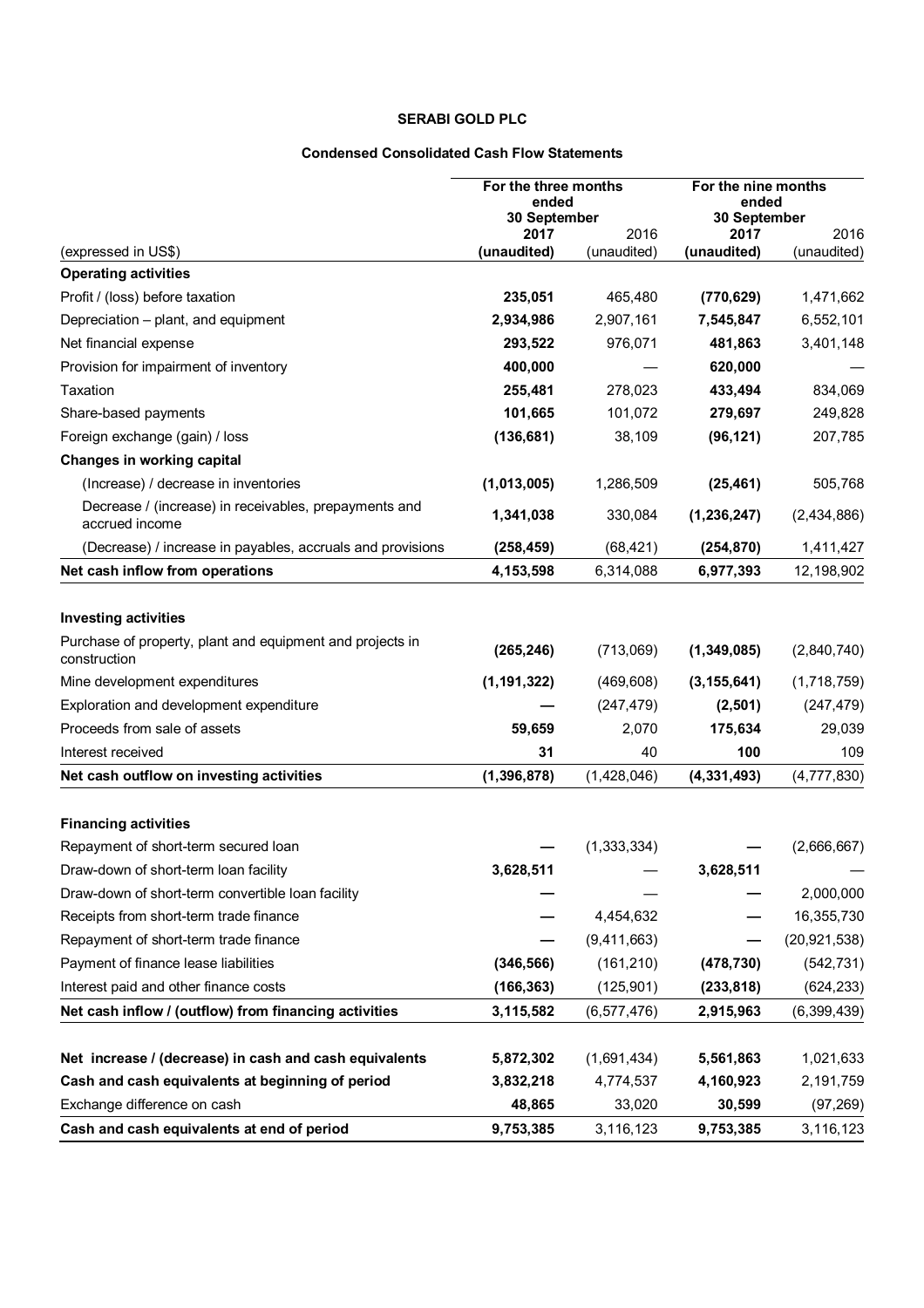#### **SERABI GOLD PLC Report and condensed consolidated financial statements for the three month and nine month periods ended 30 September 2017**

### **Notes to the Condensed Consolidated Financial Statements**

### **1. Basis of preparation**

These interim accounts are for the three and nine month periods ended 30 September 2017. Comparative information has been provided for the unaudited three and nine month periods ended 30 September 2016 and, where applicable, the audited twelve month period from 1 January 2016 to 31 December 2016.

The accounts for the periods have been prepared in accordance with International Accounting Standard 34 "Interim Financial Reporting" and the accounting policies are consistent with those of the annual financial statements for the year ended 31 December 2016 and those envisaged for the financial statements for the year ending 31 December 2017. The Group has not adopted any standards or interpretation in advance of the required implementation dates. It is not anticipated that the adoption in the future of the new or revised standards or interpretations that have been issued by the International Accounting Standards Board will have a material impact on the Group's earnings or shareholders' funds.

These financial statements do not constitute statutory accounts as defined in Section 434 of the Companies Act 2006.

### **(i) Going concern and availability of project finance**

On 1 February 2016, the Group announced that, with effect from 1 January 2016, the Sao Chico Mine had achieved Commercial Production. The Palito Mine has been in Commercial Production since 1 July 2014.

The Directors anticipate the Group now has access to sufficient funding for its immediate projected needs. The Group expects to have sufficient cash flow from its forecast production to finance its on-going operational requirements, to repay its secured loan facilities and to, at least in part, fund exploration and development activity on its other gold properties. On 30 June 2017, the Group completed a re-negotiation of an increased secured loan facility of US\$5 million (including the existing loan to US\$1.37 million). The new facility is repayable by 31 December 2019 and the incremental funds were received by the Company on 5 July 2017.

The Directors consider that the Group's operations are performing at the levels that they anticipate, but the Group remains a small scale gold producer with limited cash resources to support any unplanned interruption or reduction in gold production, unforeseen reductions in the gold price, or appreciation of the Brazilian currency, all of which could adversely affect the level of free cash flow that the Group can generate on a monthly basis. In the event that the Group is unable to generate sufficient free cash flow to meet its financial obligations as they fall due, or to allow it to finance exploration and development activity on its other gold properties, additional sources of finance may be required. Should additional working capital be required the Directors consider that further sources of finance could be secured within the required timescale.

On this basis, the Directors have therefore concluded that it is appropriate to prepare the financial statements on a going concern basis. However, there is no certainty that such additional funds either for working capital or for future development will be forthcoming and these conditions indicate the existence of a material uncertainty, which may cast significant doubt over the Group's ability to continue as a going concern and, therefore, that it may be unable to realise its assets and discharge its liabilities in the normal course of business. The condensed consolidated financial statements do not include the adjustments that would result if the Group was unable to continue as a going concern.

### **(ii) Use of estimates and judgements**

There have been no material revisions to the nature and amount of changes in estimates of amounts reported in the 2016 annual financial statements.

### **(iii) Impairment**

At each balance sheet date, the Group reviews the carrying amounts of its property, plant and equipment and intangible assets to determine whether there is any indication that those assets have suffered impairment. Prior to carrying out of impairment reviews, the significant cash generating units are assessed to determine whether they should be reviewed under the requirements of IFRS 6 - Exploration for and Evaluation of Mineral Resources or IAS 36 - Impairment of Assets. Such determination is by reference to the stage of development of the project and the level of reliability and surety of information used in calculating value in use or fair value less costs to sell. Impairment reviews performed under IFRS 6 are carried out on a project by project basis, with each project representing a potential single cash generating unit. An impairment review is undertaken when indicators of impairment arise; typically when one of the following circumstances applies: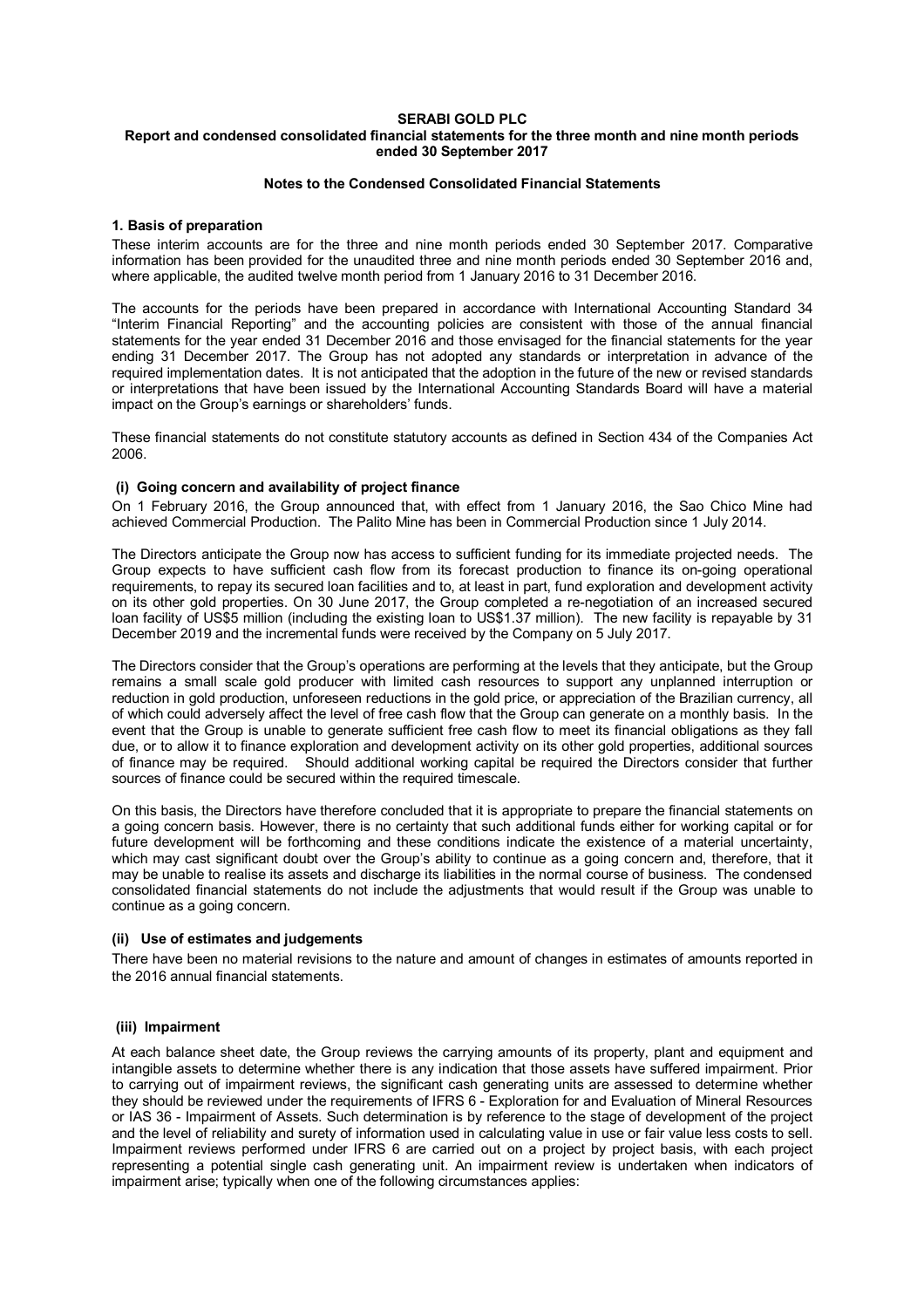- (i) sufficient data exists that render the resource uneconomic and unlikely to be developed
- (ii) title to the asset is compromised
- (iii) budgeted or planned expenditure is not expected in the foreseeable future

(iv) insufficient discovery of commercially viable resources leading to the discontinuation of activities

Impairment reviews performed under IAS 36 are carried out when there is an indication that the carrying value may be impaired. Such key indicators (though not exhaustive) to the industry include:

- (i) a significant deterioration in the spot price of gold
- (ii) a significant increase in production costs
- (iii) a significant revision to, and reduction in, the life of mine plan

If any indication of impairment exists, the recoverable amount of the asset is estimated, being the higher of fair value less costs to sell and value in use. In assessing value in use, the estimated future cash flows are discounted to their present value using a pre-tax discount rate that reflects current market assessments of the time value of money and the risks specific to the asset for which the estimates of future cash flows have not been adjusted.

If the recoverable amount of an asset (or cash-generating unit) is estimated to be less than its carrying amount, the carrying amount of the asset (or cash-generating unit) is reduced to its recoverable amount. Such impairment losses are recognised in profit or loss for the year.

Where an impairment loss subsequently reverses, the carrying amount of the asset (or cash-generating unit) is increased to the revised estimate of its recoverable amount, but so that the increased carrying amount does not exceed the carrying amount that would have been determined had no impairment loss been recognised for the asset (or cash-generating unit) in prior years. A reversal of an impairment loss is recognised in profit or loss for the year.

### **(iv) Property, plant and equipment and mining properties**

### *1. Owned assets*

Items of property, plant and equipment are stated at cost less accumulated depreciation and impairment losses.

Upon demonstration of the feasibility of commercial production, any past deferred exploration, evaluation and development costs related to that operation are reclassified as Assets in Construction. When commercial production commences, these expenditures are then subsequently transferred at cost to Mining Properties. They are stated at cost less amortisation charges and any provision for impairment. Amortisation is calculated over the estimated life of the mineable inventory on a unit of production basis. Future forecast capital expenditure is included in the unit of production depreciation calculation.

### *2. Depreciation*

Depreciation is charged to profit or loss on a straight-line basis over the estimated useful lives of each part of an item of property, plant and equipment. Land is not depreciated.

The Group reviews the economic lives at the end of each annual reporting period.

The residual value, if not insignificant, is reassessed annually. Gains and losses on disposal are determined by comparing proceeds with carrying values and are included in profit or loss.

### **(v) Commercial production**

Following the commencement of development and construction work intended to advance a mining project into commercial production, the Board will consider and approve the criteria that they will apply in assessing when that mining project has achieved commercial production. These criteria may be agreed in conjunction with other stakeholders particularly financing parties and lenders. There are no set regulations or standards to be applied, but the criteria set will primarily consider the performance of the project compared to projections and generally these criteria will be measured over a continuous period of time. The judgements made and the relative performance measures will be based on the Board's view of the complexity and the relative importance of certain key activity areas in determining the long term commerciality of the mining project.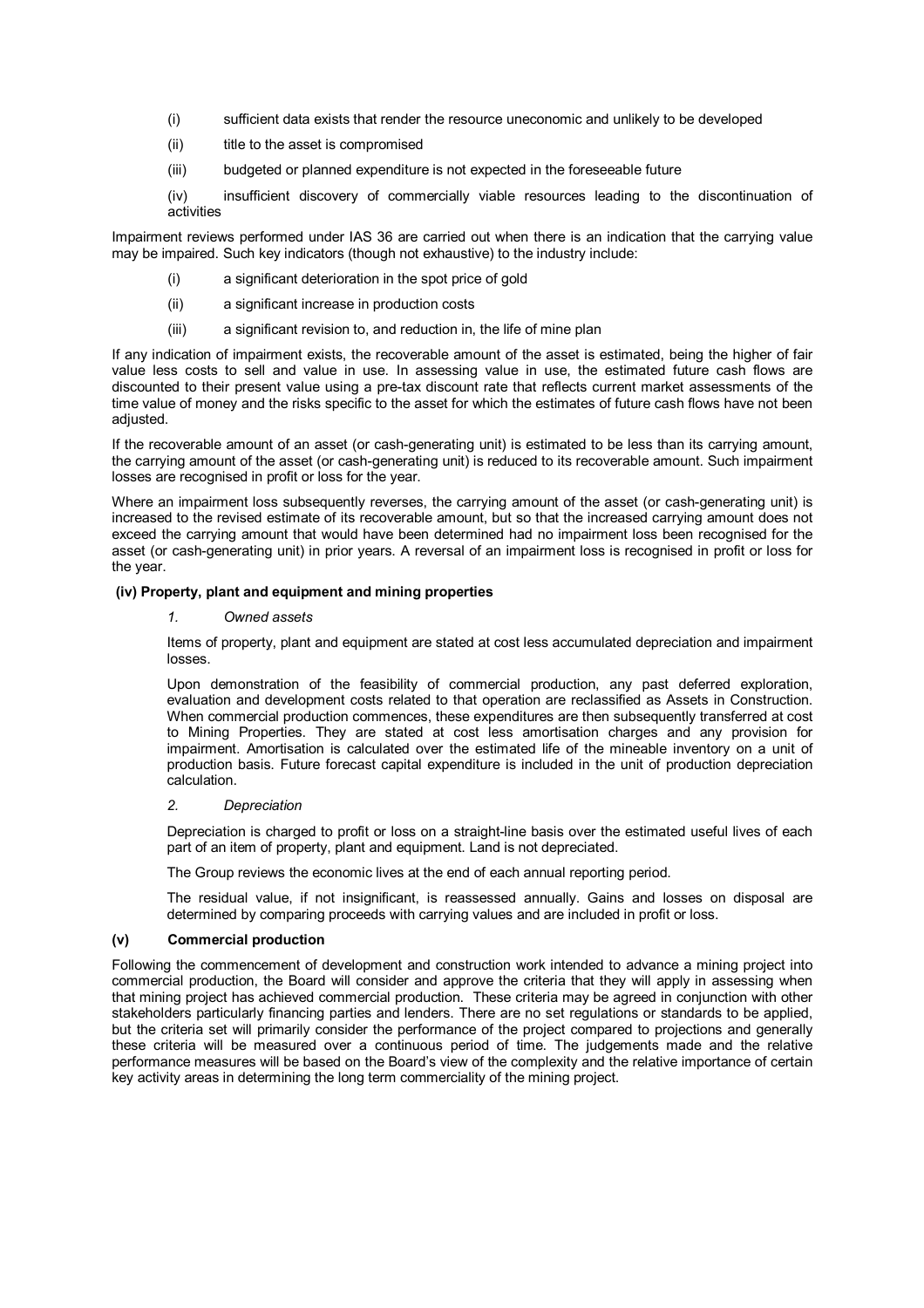#### **(vi) Inventories**

Inventories are stated at the lower of cost and net realisable value. Materials that are no longer considered as likely to be used by the Group or their value is unlikely to be readily realised through a sale to a third party, are provided for.

Materials held for consumption within operations are valued based on purchase price or, when manufactured internally, at cost. Costs are allocated on an average basis and include direct material, labour, related transportation costs and an appropriate allocation of overhead costs.

Gold bullion, copper/gold concentrate, run of mine ore and any other production inventories are valued at the lower of cost and net realisable value. Dependent on the current stage of any product inventory in the process cycle, cost will reflect, as appropriate, mining, processing, transport and labour costs as well as an allocation of mine services overheads required to bring the product to its current state.

Net realisable value is the estimated selling price in the ordinary course of business, after deducting any costs to completion and any applicable marketing, selling, shipping and other distribution expenses.

#### **(vii) Revenue**

Revenue represents amounts receivable in respect of sales of gold and by-products. Revenue represents only sales for which contracts have been agreed and for which the product has been delivered to the purchaser in the manner set out in the contract. Revenue is stated net of any applicable sales taxes. All revenue is derived from the sales of copper/gold concentrates produced by the Palito Mine and gold bullion produced from both the Palito Mine and the Sao Chico Mine.

Revenue from the sale of goods is recognised when the risks and rewards of ownership have been transferred to the buyer. Revenues are recognised in full using prices ruling at the date of sale with adjustments in respect of final sales prices being recognised in the month that such adjustment is agreed. Fair value adjustments for gold prices in respect of any sale for which final pricing has not been agreed at any balance sheet date is accounted for using the gold price at that balance sheet date. Any unsold production and in particular concentrate, is held as inventory and valued at the lower of production cost and net realisable value until sold.

In the case of the sales of copper/gold concentrates, revenue is recognised when, in accordance with the terms of the contract, the customer takes delivery and the Company has no further risk regarding the physical product. In the case of gold bullion, revenue is recognised at the time that gold is delivered to the end purchaser.

No revenue is recognised if there are significant uncertainties regarding recovery of the consideration due.

All sales revenue from incidental production arising during the exploration, evaluation, development and commissioning of a mineral resource prior to commercial production, are taken as a contribution towards previously incurred costs and offset against the related asset accordingly.

Interest income is recognised on a time-proportion basis using the effective interest rate method.

#### **(viii) Currencies**

The condensed financial statements are presented in United States Dollars (US\$ or "\$"). Other currencies referred to in these condensed financial statements are UK Pounds ("UK£"), Canadian Dollars ("C\$") and Brazilian Reais ("BrR\$").

The Group's presentational currency is US Dollars and has been selected based on the currency of the primary economic environment in which the Group as a whole operates, on the basis that the Group's primary product is generally traded by reference to its pricing in US Dollars.

Transactions in currencies other than the functional currency of the Group company are recorded at a rate of exchange approximating to that prevailing at the date of the transaction. At each balance sheet date, monetary assets and liabilities that are denominated in currencies other than the functional currency are translated at the amounts prevailing at the balance sheet date and any gains or losses arising are recognised in the income statement.

On consolidation, the assets and liabilities of the Group's overseas operations that do not have a US Dollar functional currency, are translated at exchange rates prevailing at the balance sheet date. Income and expense items are translated at the average exchange rate for the period. Exchange differences arising on the net investment in subsidiaries are recognised in other comprehensive income.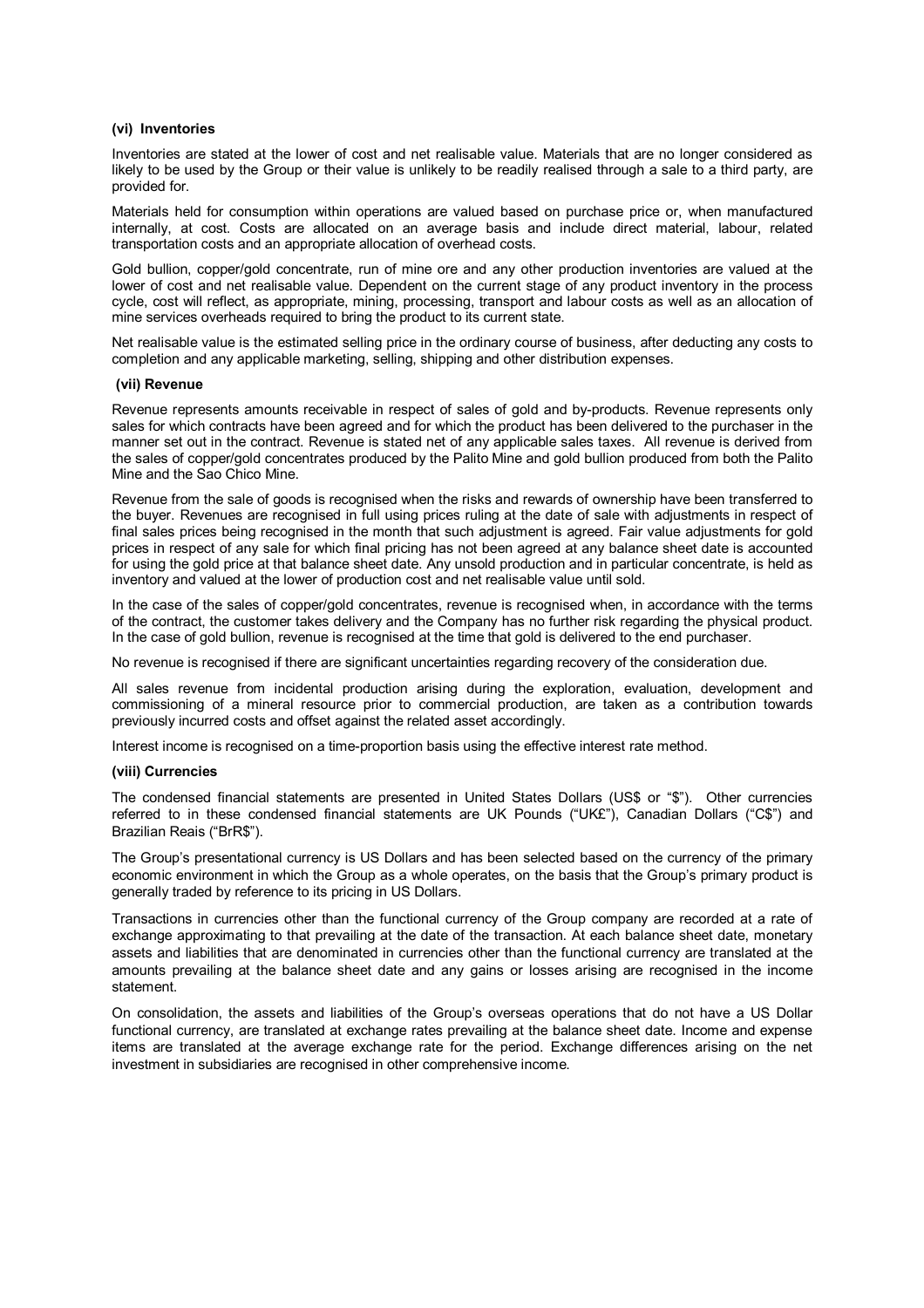### (**ix) Cash and cash equivalents**

Cash and cash equivalents include cash in hand, deposits held at call with banks, other short-term highly liquid investments with original maturities of three months or less and bank overdrafts. Bank overdrafts are shown within interest bearing liabilities in current liabilities on the balance sheet.

### **2. Taxation**

The Group has recognised a deferred tax asset to the extent that the Group has reasonable certainty as to the level and timing of future profits that might be generated and against which the asset may be recovered. The Group has released the amount of US\$182,389 as a deferred tax charge during the nine month period to 30 September 2017.

The Group has also incurred a tax charge for the period in Brazil of US\$433,494.

### **3. Finance income and expense**

| <b>Finance expense</b>                                                                  | 3 months<br>ended 30<br><b>September</b><br>2017<br>US\$ | 3 months<br>ended 30<br>September<br>2016<br>US\$ | 9 months<br>ended 30<br><b>September</b><br>2017<br>US\$ | 9 months<br>ended 30<br>September<br>2016<br>US\$ |
|-----------------------------------------------------------------------------------------|----------------------------------------------------------|---------------------------------------------------|----------------------------------------------------------|---------------------------------------------------|
|                                                                                         | (unaudited)                                              | (unaudited)                                       | (unaudited)                                              | (unaudited)                                       |
| Interest and fees on loans and finance facilities                                       | 122,063                                                  | 146.229                                           | 190.074                                                  | 684,561                                           |
| Effective interest charge of the fair value, and loss<br>on revaluation, of derivatives | 147,469                                                  | 378.719                                           | 147,469                                                  | 1,699,175                                         |
| Finance cost on gold trading                                                            |                                                          | 422,302                                           |                                                          | 916,253                                           |
|                                                                                         | 269,532                                                  | 947,250                                           | 337,543                                                  | 3,299,989                                         |

| <b>Finance income</b> | 3 months<br>ended 30<br><b>September</b> | 3 months<br>ended 30<br>September | 9 months<br>ended 30<br><b>September</b> | 9 months<br>ended 30<br>September |
|-----------------------|------------------------------------------|-----------------------------------|------------------------------------------|-----------------------------------|
|                       | 2017                                     | 2016                              | 2017                                     | 2016                              |
|                       | US\$                                     | US\$                              | US\$                                     | US\$                              |
|                       | (unaudited)                              | (unaudited)                       | (unaudited)                              | (unaudited)                       |
| Interest income       | 31                                       | 40                                | 100                                      | 109                               |
|                       | 31                                       | 40                                | 100                                      | 109                               |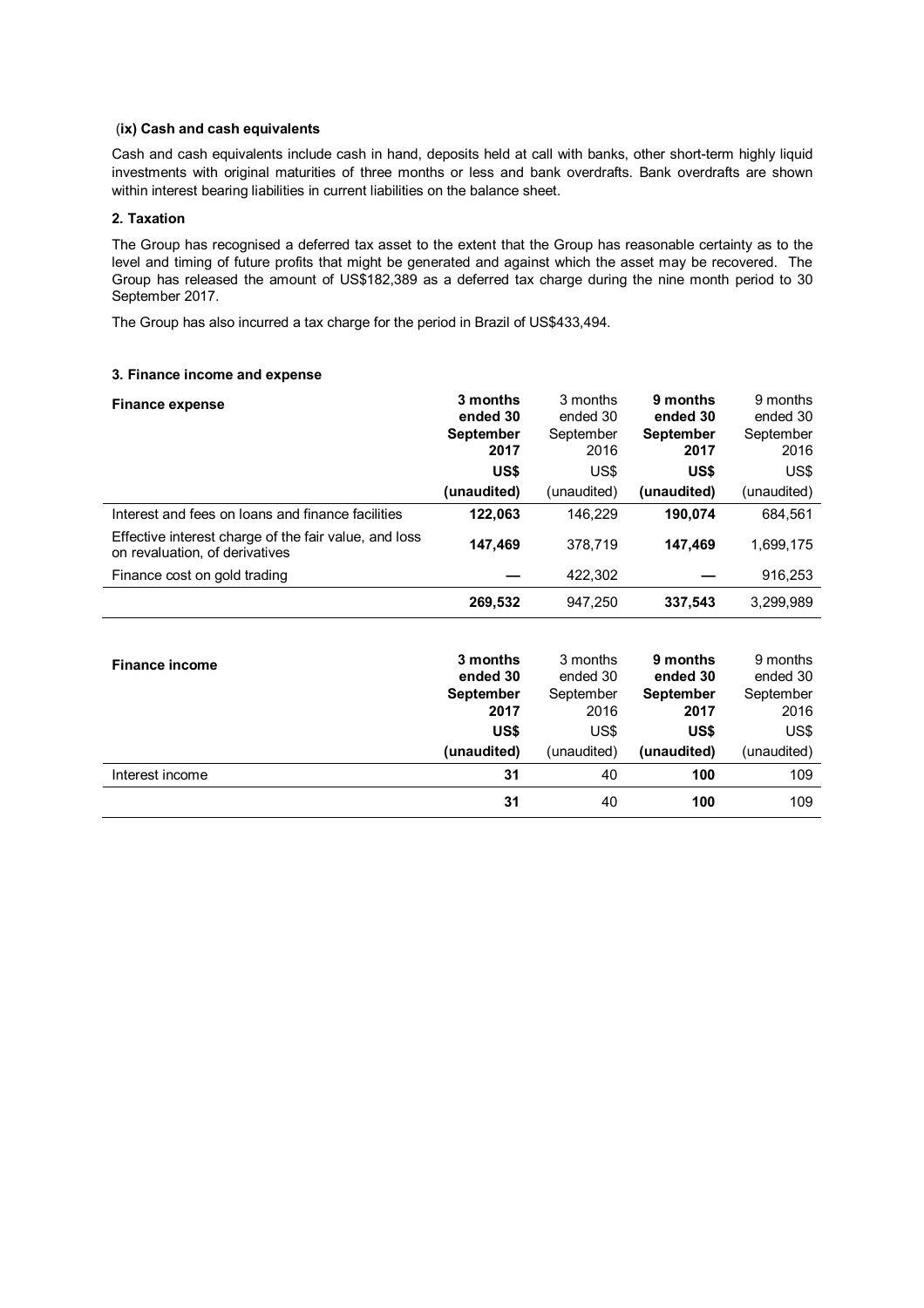### **4. Earnings per share**

|                                                                 | 3 months<br>ended 30<br><b>September</b> | 3 months<br>ended 30<br>September | 9 months<br>ended 30<br><b>September</b> | 9 months<br>ended 30<br>September |
|-----------------------------------------------------------------|------------------------------------------|-----------------------------------|------------------------------------------|-----------------------------------|
|                                                                 | 2017                                     | 2016                              | 2017                                     | 2016                              |
| Profit / (loss) attributable to ordinary<br>shareholders (US\$) | 235,051                                  | 465.480                           | (770, 629)                               | 1,471,662                         |
| Weighted average ordinary shares in issue                       | 698,701,772                              | 678,005,407                       | 698,701,772                              | 663,647,199                       |
| Basic profit/(loss) per share (US cents)                        | 0.03                                     | 0.07                              | (0.11)                                   | 0.22                              |
| Diluted ordinary shares in issue (1)                            | 748,461,772                              | 727,915,407                       | 698,701,772                              | 713,557,199                       |
| Diluted profit /(loss) per share (US cents)                     | 0.03                                     | 0.06                              | $(0.11)^{(2)}$                           | 0.21                              |

(1) Assumes exercise of all options and warrants outstanding as of that date where the Group has reported a profit for the period.

(2) As the effect of dilution is to reduce the loss per share, the diluted loss per share is considered to be the same as the basic loss per share.

### **5. Segmental analysis**

The following information is given about the Group's reportable segments:

The Chief Operating Decision Maker is the Board of Directors. The Board reviews the Group's internal reporting in order to assess performance of the business. Management has determined the operating segments based on the reports reviewed by the Board.

The Board considers the performance of the Group by the geographical location of expenditures, and the division of capital expenditure between exploration and operations.

An analysis of the results for the three month period by management segment is as follows:

|                                   | 3 months ended 30 September 2017<br>(unaudited) |             |               | 3 months ended 30 September 2016<br>(unaudited) |             |                |
|-----------------------------------|-------------------------------------------------|-------------|---------------|-------------------------------------------------|-------------|----------------|
|                                   | <b>Brazil</b>                                   | <b>UK</b>   | Total         | Brazil                                          | <b>UK</b>   | Total          |
|                                   | \$                                              | \$          | \$            | \$                                              | \$          | \$             |
| Revenue                           | 8,653,565                                       | 4,255,225   | 12,908,790    | 7,326,817                                       | 8,882,936   | 16,209,753     |
| Intra-group sales                 | 3,476,850                                       | (3,476,850) |               | 5,724,709                                       | (5,724,709) |                |
| Operating expenses                | (5,799,706)                                     | (1,496,164) | (7, 295, 870) | (8,655,547)                                     | (1,560,572) | (10, 216, 119) |
| Provision for impairment          | (400, 000)                                      |             | (400, 000)    |                                                 |             |                |
| Depreciation                      | (2,800,637)                                     | (134, 349)  | (2,934,986)   | (2,727,025)                                     | (180, 136)  | (2,907,161)    |
| Gross profit / (loss)             | 3,130,072                                       | (852, 138)  | 2,277,934     | 1,668,954                                       | 1,417,519   | 3,086,473      |
| Administration expenses           | (580, 307)                                      | (827, 529)  | (1,407,836)   | (802, 738)                                      | (465, 160)  | (1, 267, 898)  |
| Share based payments              |                                                 | (101, 665)  | (101, 665)    |                                                 | (101, 072)  | (101, 072)     |
| Gain on disposal of asset         | 15,621                                          |             | 15,621        | 2,070                                           |             | 2,070          |
| Operating profit / (loss)         | 2,656,386                                       | (1,781,332) | 784,054       | 868,286                                         | 851,287     | 1,719,573      |
| Foreign exchange gain /<br>(loss) | 3,748                                           | (27, 769)   | (24, 021)     | 59,665                                          | (88, 525)   | (28, 860)      |
| Interest expense                  |                                                 | (269, 501)  | (269, 501)    | (1,801)                                         | (945, 409)  | (947, 210)     |
| Profit / (loss) before taxation   | 2,569,134                                       | (2,078,602) | 490,532       | 926,150                                         | (182, 647)  | 743,503        |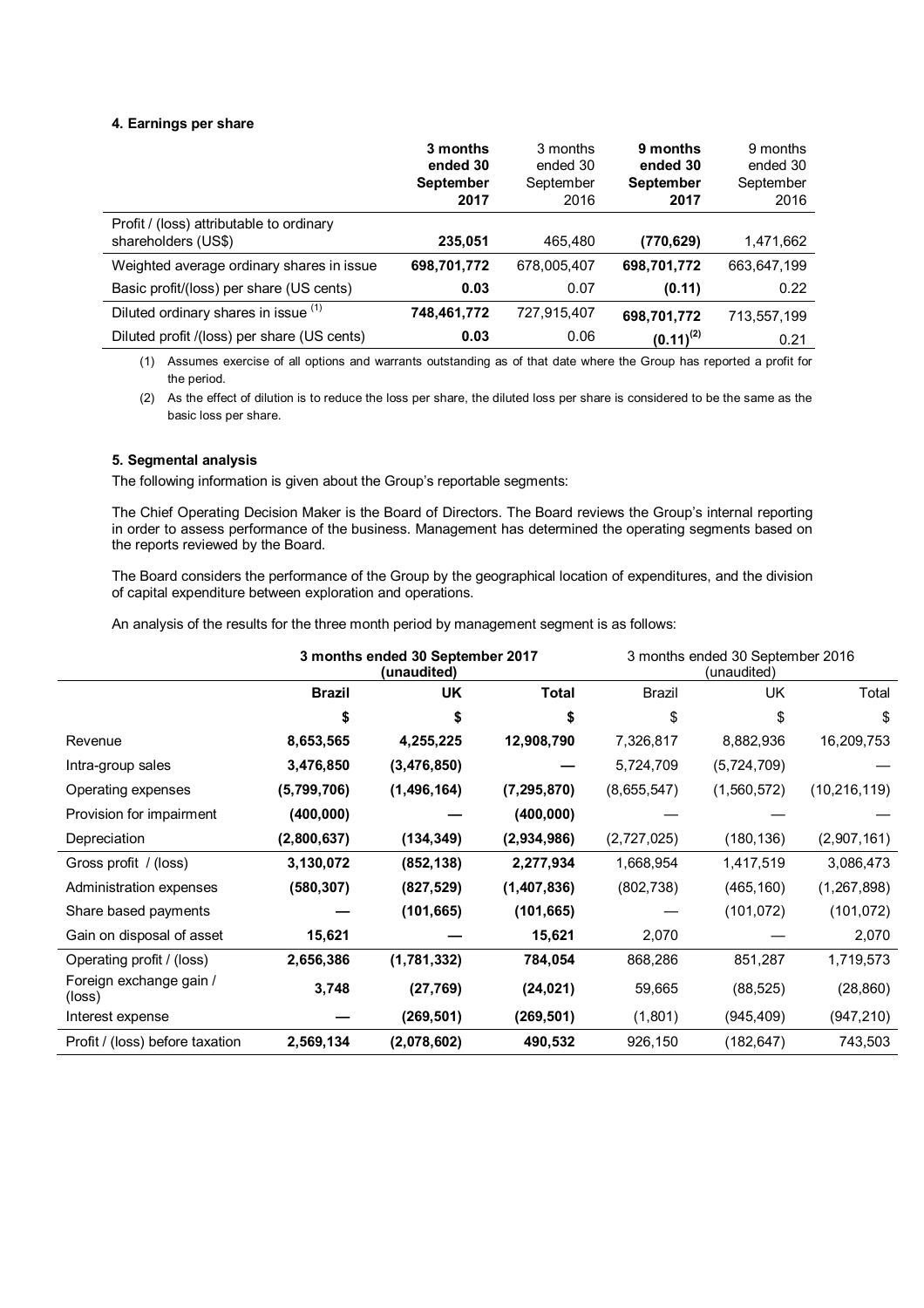|                                    | 9 months ended 30 September 2017<br>(unaudited) |                |               | 9 months ended 30 September 2016<br>(unaudited) |              |               |
|------------------------------------|-------------------------------------------------|----------------|---------------|-------------------------------------------------|--------------|---------------|
|                                    | <b>Brazil</b>                                   | UK             | <b>Total</b>  | <b>Brazil</b>                                   | UK           | Total         |
|                                    | \$                                              | \$             | \$            | \$                                              | \$           | \$            |
| Revenue                            | 23, 137, 964                                    | 13,087,086     | 36,225,050    | 19,678,189                                      | 22,442,739   | 42,120,928    |
| Intra-group sales                  | 10,224,562                                      | (10, 224, 562) |               | 16,901,153                                      | (16,901,153) |               |
| Operating expenses                 | (20, 075, 927)                                  | (3,862,253)    | (23,938,180)  | (21, 150, 596)                                  | (4,678,345)  | (25,828,941)  |
| Provision for impairment           | (620, 000)                                      |                | (620,000)     |                                                 |              |               |
| Depreciation                       | (7, 152, 510)                                   | (393, 337)     | (7, 545, 847) | (5,967,666)                                     | (584, 435)   | (6, 552, 101) |
| Gross profit / (loss)              | 5,514,089                                       | (1, 393, 066)  | 4,121,023     | 9,461,080                                       | 278,806      | 9,739,886     |
| Administration expenses            | (1,841,786)                                     | (1,986,408)    | (3,828,194)   | (2, 130, 227)                                   | (1,681,991)  | (3,812,218)   |
| Share based payments               |                                                 | (279, 697)     | (279, 697)    |                                                 | (249, 828)   | (249, 828)    |
| Gain on disposal of asset          | 131,596                                         |                | 131,596       | 29,039                                          |              | 29,039        |
| Operating profit / (loss)          | 3,803,899                                       | (3,659,171)    | 144,728       | 7,359,892                                       | (1,653,013)  | 5,706,879     |
| Foreign exchange<br>gain/(loss)    | (137, 133)                                      | (7, 287)       | (144, 420)    | 824,685                                         | (925, 953)   | (101, 268)    |
| Interest expense                   |                                                 | (337, 443)     | (337, 443)    | (4, 155)                                        | (3,295,725)  | (3,299,880)   |
| Profit / (loss) before<br>taxation | 3,666,766                                       | (4,003,901)    | (337, 135)    | 8,180,422                                       | (5,874,691)  | 2,305,731     |

An analysis of the results for the nine month period by management segment is as follows:

An analysis of non-current assets by location is as follows:

|                       | <b>Total non-current assets</b> |              |             |  |
|-----------------------|---------------------------------|--------------|-------------|--|
|                       | 30 September                    | 30 September | 31 December |  |
|                       | 2017                            | 2016         | 2016        |  |
|                       | (unaudited)                     | (unaudited)  | (audited)   |  |
|                       |                                 |              |             |  |
| Brazil – operations   | 44,260,723                      | 44,860,837   | 45,396,140  |  |
| Brazil - exploration  | 10,235,454                      | 9,731,144    | 9,990,789   |  |
| Brazil - deferred tax | 3,164,441                       |              | 3,253,630   |  |
| Brazil - total        | 57,660,618                      | 54,591,981   | 58,640,559  |  |
| UK                    |                                 |              |             |  |
|                       | 57,660,618                      | 54,591,981   | 58,640,559  |  |

An analysis of total assets by location is as follows:

|        |              | <b>Total assets</b> |             |
|--------|--------------|---------------------|-------------|
|        | 30 September | 30 September        | 31 December |
|        | 2017         | 2016                | 2016        |
|        | (unaudited)  | (unaudited)         | (audited)   |
|        |              |                     |             |
| Brazil | 67,086,945   | 64,051,787          | 69,489,023  |
| UK     | 13,907,573   | 13,339,032          | 6,352,431   |
|        | 80,994,518   | 77,390,819          | 75,841,454  |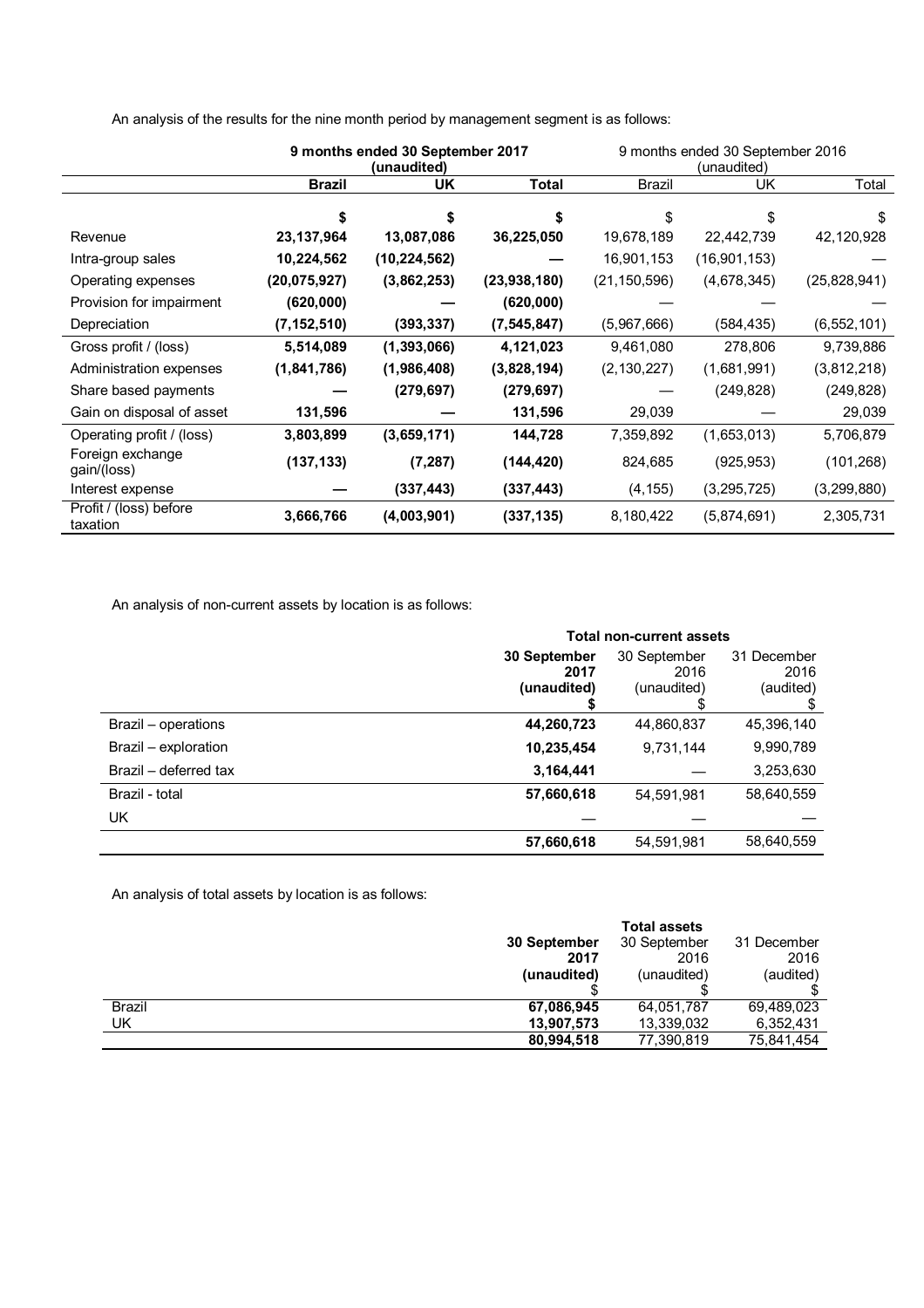## **6. Deferred exploration costs**

| 30 September | 30 September | 31 December |
|--------------|--------------|-------------|
| 2017         | 2016         | 2016        |
| (unaudited)  | (unaudited)  | (audited)   |
|              | \$           |             |
|              |              |             |
| 9,990,789    | 8,679,246    | 8,679,246   |
| 2,501        | 247,479      | 525,444     |
|              | (557, 267)   | (558, 895)  |
| 242,164      | 1,361,686    | 1,344,994   |
| 10,235,454   | 9,731,144    | 9,990,789   |
|              |              |             |

# **7. Property, plant and equipment including mining property and projects in construction**

|                                                   | 30 September   | 30 September   | 31 December    |
|---------------------------------------------------|----------------|----------------|----------------|
|                                                   | 2017           | 2016           | 2016           |
|                                                   | (unaudited)    | (unaudited)    | (audited)      |
|                                                   | S              | \$             | \$             |
| Cost                                              |                |                |                |
| Balance at beginning of period                    | 71,237,368     | 54,940,285     | 54,940,285     |
| Additions                                         | 4,865,400      | 4,564,262      | 6,282,145      |
| Reclassifications from deferred exploration costs |                | 557,267        | 558,895        |
| Disposals                                         | (237, 134)     |                | (23, 490)      |
| Foreign exchange movements                        | 1,935,369      | 9,758,328      | 9,479,533      |
| <b>Balance at end of period</b>                   | 77,801,003     | 69,820,142     | 71,237,368     |
| <b>Accumulated depreciation</b>                   |                |                |                |
| Balance at beginning of period                    | (25, 841, 228) | (14, 789, 801) | (14,789,801)   |
| Charge for period                                 | (7, 250, 497)  | (6,599,447)    | (8, 182, 668)  |
| Released on disposals                             | 199,911        |                |                |
| Foreign exchange movements                        | (648, 466)     | (3,570,057)    | (2,868,759)    |
| <b>Balance at end of period</b>                   | (33, 540, 280) | (24, 959, 305) | (25, 841, 228) |
| Net book value at end of period                   | 44,260,723     | 44,860,837     | 45,396,140     |

## **8. Inventories**

|                                           | 30 September<br>2017<br>(unaudited)<br>S | 30 September<br>2016<br>(unaudited)<br>S | 31 December<br>2016<br>(audited) |
|-------------------------------------------|------------------------------------------|------------------------------------------|----------------------------------|
| Consumables                               | 2,680,968                                | 2,553,317                                | 2,380,873                        |
| Ore stockpiles and other work in progress | 2,836,198                                | 3,535,011                                | 4,156,726                        |
| Finished goods awaiting sale              | 1,679,363                                | 1,776,962                                | 1,572,774                        |
| Balance at end of period                  | 7,196,529                                | 7,865,290                                | 8,110,373                        |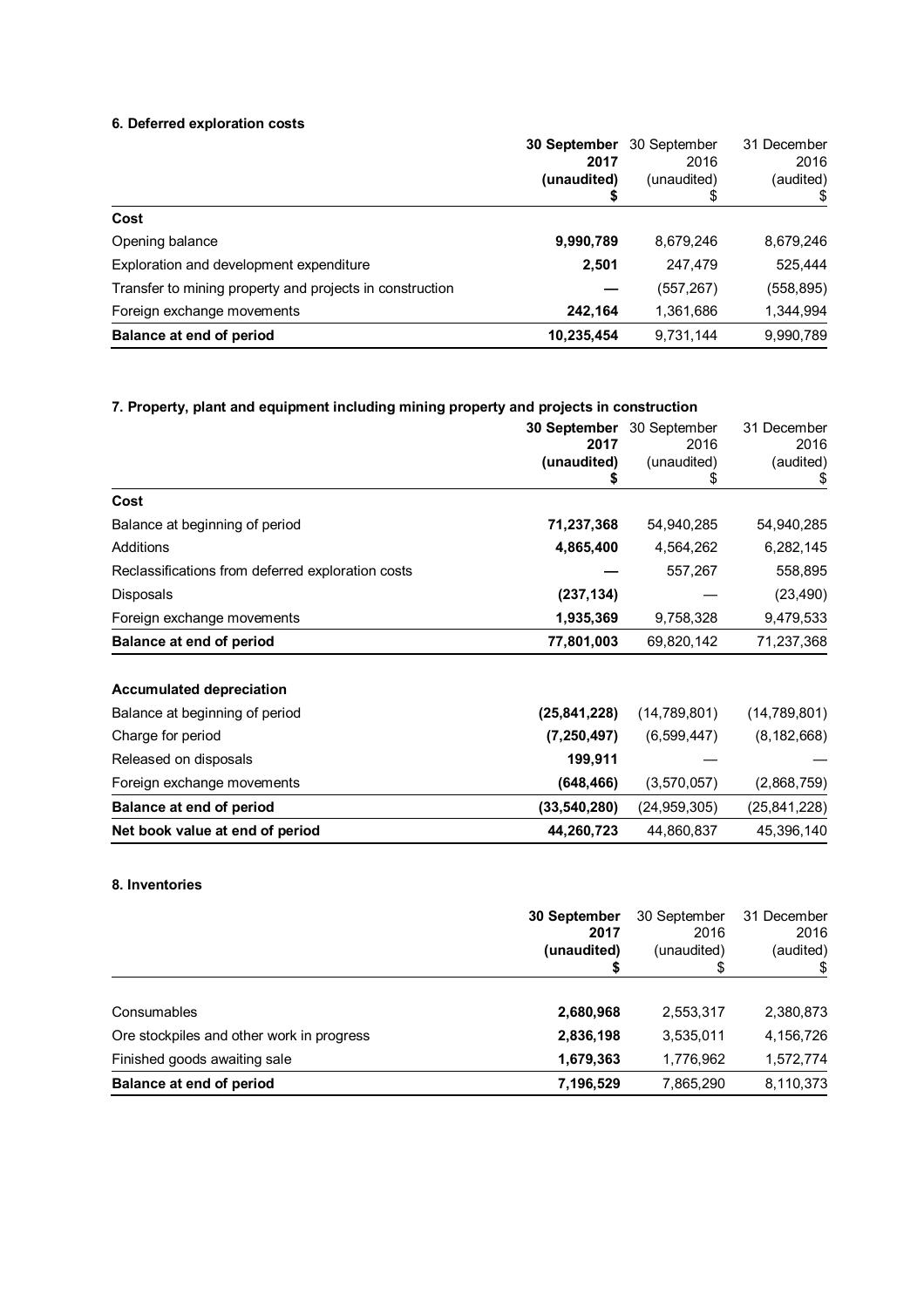### **9. Interest Bearing Liabilities**

|                                                                | 30 September<br>2017 | 30 September<br>2016 | 31 December<br>2016 |
|----------------------------------------------------------------|----------------------|----------------------|---------------------|
|                                                                | (unaudited)          | (unaudited)          | (audited)           |
| Balance at start of period                                     | 1,371,489            | 4,000,000            | 4,000,000           |
| Additional draw-down of short-term loan                        | 3,628,511            |                      |                     |
| Initial fair value of derivative associated with loan          | (650,000)            | (212,000)            |                     |
| Repayment                                                      |                      | (2,666,667)          | (3,261,111)         |
| Effective interest rate charge of the fair value of derivative | 65,000               | 155,250              |                     |
| Amount due on realization of call option                       |                      | 298.475              | 432,600             |
| Repayment of call option                                       |                      | (150,000)            |                     |
| Extension fee payable                                          |                      |                      | 200,000             |
| Balance at end of period                                       | 4,415,000            | 1,425,058            | 1.371.489           |

### **10. Provision for derivatives**

| <b>Gold Call Options</b>                          |              |              |             |
|---------------------------------------------------|--------------|--------------|-------------|
|                                                   | 30 September | 30 September | 31 December |
|                                                   | 2017         | 2016         | 2016        |
|                                                   | (unaudited)  | (unaudited)  | (audited)   |
|                                                   |              |              |             |
| Fair value at start of period                     | 650,000      |              |             |
| Fair value at date of grant                       |              | 212.500      |             |
| Fair value released on exercise of options        |              | (106,250)    |             |
| Increase / (decrease) in fair value during period | 82.470       | 56,750       |             |
| Fair value at end of period                       | 732,470      | 262.000      |             |

In consideration of a loan facility with Sprott Resource Lending Partnership ("Sprott"), the Company has granted to Sprott call options over 6,109 ounces of gold at a strike price of \$1,320 per ounce exercisable at any time up until 31 December 2019. These call options were assessed to have a fair value of US\$650,000 on the date the options were granted. At 30 September 2017, the fair value of these call options was assessed at US\$732,469 with the increase in the fair value of US\$82,470 being reported as an expense in the income statement.

### **11. Contingencies**

Employment legislation in Brazil allows former employees to bring claims against an employer at any time for a period of two years from the date of cessation of employment and regardless of whether the employee left the company voluntarily or had their contract terminated by the company. The Group considers that it operates in compliance with the law at all times but is aware that claims are made against all companies in Brazil on a regular basis. Whilst not accepting legal liability the Group makes provision or accrues for all known claims further claims may arise at any time.

During 2013, Serabi Mineração SA ("SMSA") was requested by the Tax Authorities for the State of Para, to provide supporting documentation in respect of certain tax reclaims made by SMSA dating back for six years. SMSA has provided all the requested information and the Group considers all claims made were in accordance with prevailing legislation. The total sum of the tax claims that are subject to this review is BrR\$78,000, which at the period-end is equivalent to US\$24,000.

### **12. Related party transactions**

The Group has not entered into any related party transactions during the period.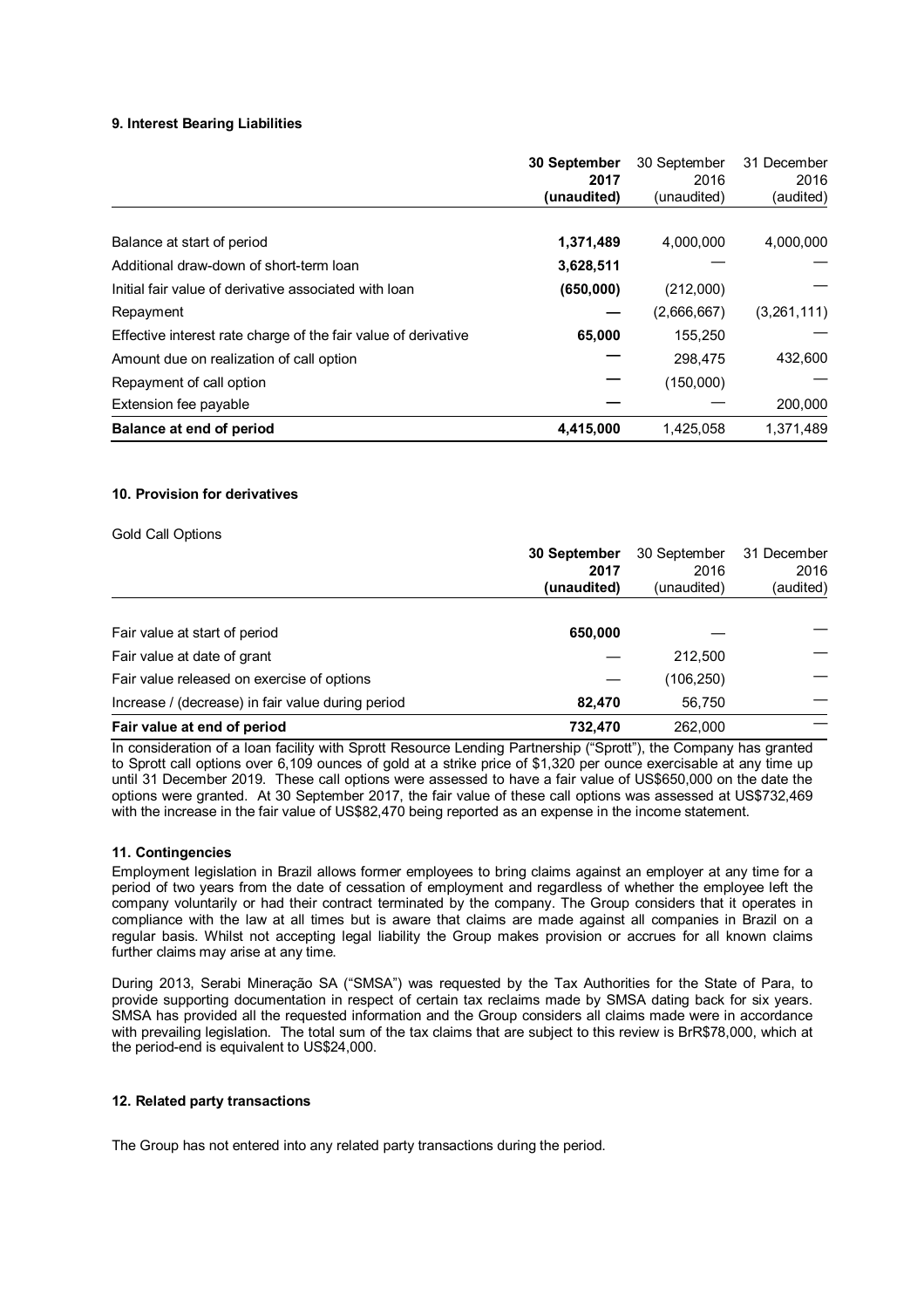### **13. Share capital**

### **a) Ordinary and deferred shares**

|                                          | 30 September 2017<br>(unaudited) |           | 30 September 2016<br>(unaudited) |           | 31 December 2016<br>(audited) |           |
|------------------------------------------|----------------------------------|-----------|----------------------------------|-----------|-------------------------------|-----------|
| <b>Ordinary shares</b>                   | <b>Number</b>                    | US\$      | <b>Number</b>                    | US\$      | <b>Number</b>                 | US\$      |
| <b>Balance at beginning of</b><br>period | 698,701,772                      | 5,540,960 | 656,389,204                      | 5,263,182 | 656,389,204                   | 5,263,182 |
| Shares issued in period                  |                                  |           | 42,312,568                       | 277,778   | 42,312,568                    | 277,778   |
| Balance at end of period                 | 698,701,772                      | 5,540,960 | 698,701,772                      | 5,540,960 | 698,701,772                   | 5,540,960 |
| (b) Stock option reserve                 |                                  |           |                                  |           |                               |           |
| <b>Contributed surplus</b>               |                                  |           |                                  |           |                               |           |
|                                          |                                  |           |                                  |           |                               | US\$      |
| Balance at beginning of period           |                                  |           |                                  |           |                               | 1,338,652 |
| Option costs for period                  |                                  |           |                                  |           |                               | 279,697   |

Balance at end of period **1,355,583**  Under the Company's Stock Option Plan (the "2011 Plan"), stock options may be granted only to Directors, officers, employees and consultants of the Company or to their permitted assignees and may be granted for a term not exceeding ten years. The Ordinary Shares to be purchased upon exercise of each option must be paid for in full by the grantee at the time of exercise. Unless otherwise directed by the Board of Directors at the date of the grant, each award shall vest as to one third on the date of grant, one third on the first anniversary of grant and the balance vesting on the second anniversary of the date of grant. The Board of Directors shall also be entitled to establish performance criteria, which may affect the vesting of the options or the rights of the holder to exercise the options. The 2011 Plan reserves for issuance, pursuant to its terms, up to 10 per cent of the number

Options lapsed in period **(262,766)** 

of Ordinary Shares issued or issuable and outstanding from time to time. The Company has operated other plans which have now been discontinued but certain options granted to individuals no longer employed by the Company continue to be outstanding under these plans.

The following summarises the outstanding options in issue at 30 September 2017 under the various plans that have been operated by the Company:

| Issue date       | Options outstanding | Options vested | Exercise price  | Expiry           |
|------------------|---------------------|----------------|-----------------|------------------|
| 07 April 2017    | 15,650,000          | 5,216,672      | <b>UK£0.050</b> | 06 April 2020    |
| 16 May 2016      | 15,650,000          | 10,433,336     | <b>UK£0.050</b> | 15 May 2019      |
| 22 January 2015  | 15,000,000          | 15,000,000     | <b>UK£0.055</b> | 21 January 2018  |
| 28 January 2011  | 1,285,000           | 1,285,000      | <b>UK£0.41</b>  | 27 January 2021  |
| 28 January 2011  | 450,000             | 450.000        | <b>UK£0.37</b>  | 27 January 2021  |
| 21 December 2009 | 1,700,000           | 1,700,000      | <b>UK£0.15</b>  | 20 December 2019 |
| 15 November 2007 | 25,000              | 25,000         | <b>UK£2.64</b>  | 14 November 2017 |
|                  | 49,760,000          | 34,110,008     |                 |                  |

The approximate weighted average exercise price is UK£0.0684